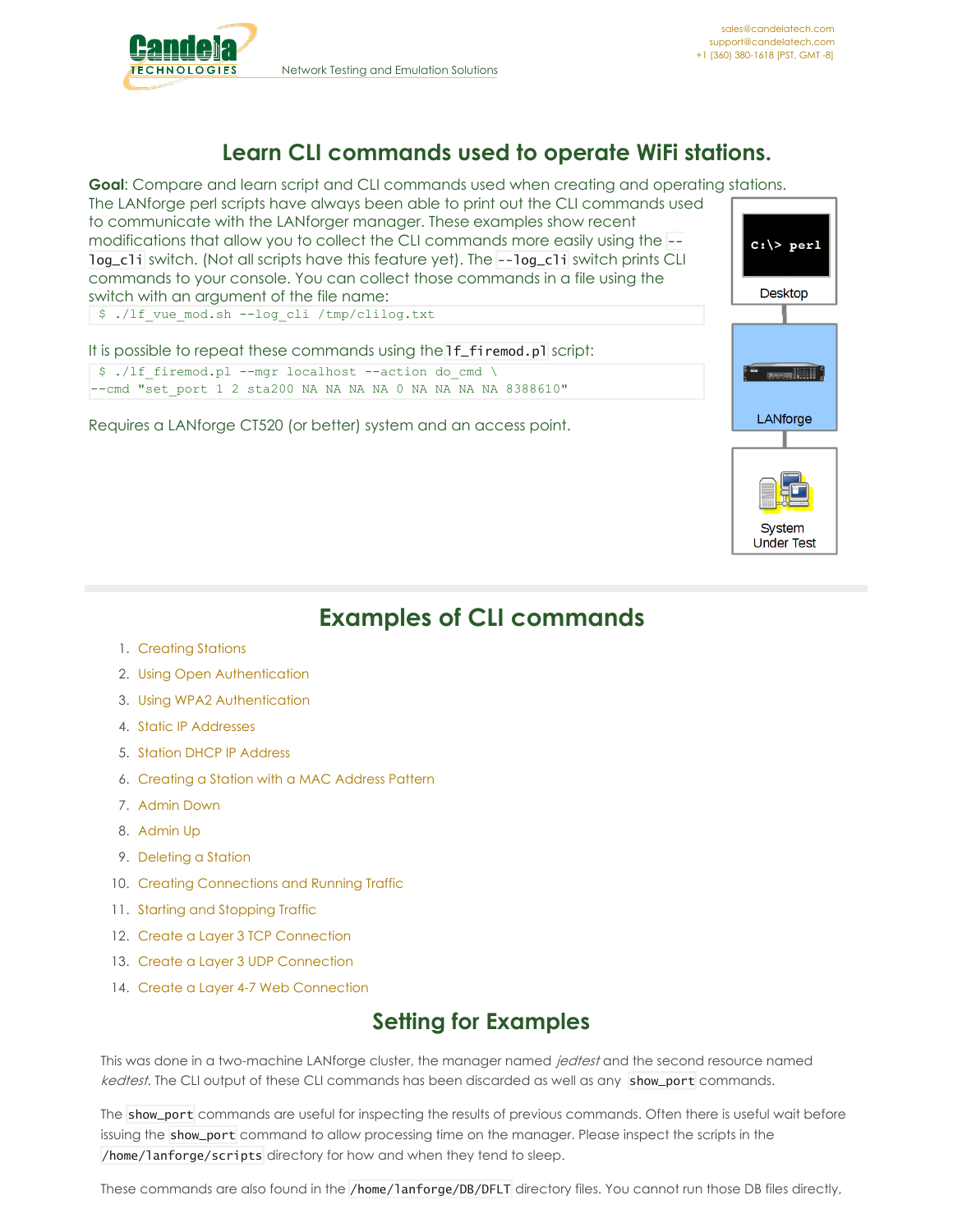because they are executed in certain order. However, you can grep for connection- and station-names in those files to find results of GUI commands.

# **Creating Stations**

## **Using Open Authentication**

This station is created with DHCP enabled. That is controlled via flags that are descibed in the add\_sta [command](http://candelatech.com/lfcli_ug.php#add_sta).

**Shell script:**

```
./lf_vue_mod.sh --mgr jedtest --resource 2 --create_sta --name sta100 --radio wiphy0 --security
open --ssid jedtest
```
**Perl script:**

```
./lf_associate_ap.pl --mgr jedtest --resource 2 --quiet yes --action add --radio wiphy0 --security
open --ssid jedtest --passphrase --first_sta sta100 --first_ip DHCP --num_stations 1
```
**CLI command:**

```
set wifi radio 1 2 wiphy0 NA -1 NA NA NA NA NA NA NA NA 0x1 NA
add sta 1 2 wiphy0 sta100 0 jedtest NA [BLANK] AUTO NA 00:0e:8e:8d:8d:e9 8 NA NA NA NA NA
set port 1 2 sta100 0.0.0.0 255.255.0.0 0.0.0.0 NA 2147483648 00:0e:8e:8d:8d:e9 NA NA NA 84
\vert \cdot \vert×.
```
### **Using WPA2 Authentication**

This station is created with DHCP enabled. That is controlled via flags that are descibed in the add sta [command](http://candelatech.com/lfcli_ug.php#add_sta).

**Shell script:**

```
$ ./lf vue mod.sh --mgr jedtest --resource 2 --create sta --name sta200 \
--radio wiphyl --security wpa2 --ssid jedtest --passphrase jedtest1 \
--log_cli /tmp/clilog.txt
```
**Perl script:**

```
./lf associate ap.pl --mgr jedtest --resource 2 \backslash--action add --radio wiphy1 --security wpa2 --ssid jedtest \
 --passphrase jedtest1 --first sta sta200 --first ip DHCP --num stations 1
```
**CLI command:**

```
set wifi radio 1 2 wiphy1 NA -1 NA NA NA NA NA NA NA NA 0x1 NA
add_sta 1 2 wiphy1 sta200 1024 jedtest NA jedtest1 AUTO NA 00:0e:8e:6f:01:62 8 NA NA NA NA
set port 1 2 sta200 0.0.0.0 255.255.0.0 0.0.0.0 NA 2147483648 00:0e:8e:6f:01:62 NA NA NA 84
\lceil
```
# **Static IP Addresses**

Here is an example of creating a virtual station with a static address: 10.26.2.14/255.255.254.0

**Shell Script:**

--

**Perl Script:**

```
./lf_associate_ap.pl --mgr jedtest --resource 2 --action add --radio wiphy1 --first_sta sta203 --
first_ip 10.26.2.4 --netmask 255.255.254.0 --ssid jedtest --security wpa2 --passphrase jedtest1 --
num_stations 1 --wifi_mode abgnAC --log_cli /tmp/clilog.txt
```
**CLI Command:**

```
set wifi radio 1 2 wiphyl NA -1 NA NA NA NA NA NA NA NA 0x1 NA
show port 1 2 wiphyl
add_sta 1 2 wiphy1 sta203 1024 jedtest NA jedtest1 AUTO NA 00:0e:8e:63:50:62 8 NA NA NA NA
set port 1 2 sta100 10.26.2.4 255.255.254.0 0.0.0.0 NA 0 00:0e:8e:63:50:62 NA NA NA 8388654
\vert \cdot \vert
```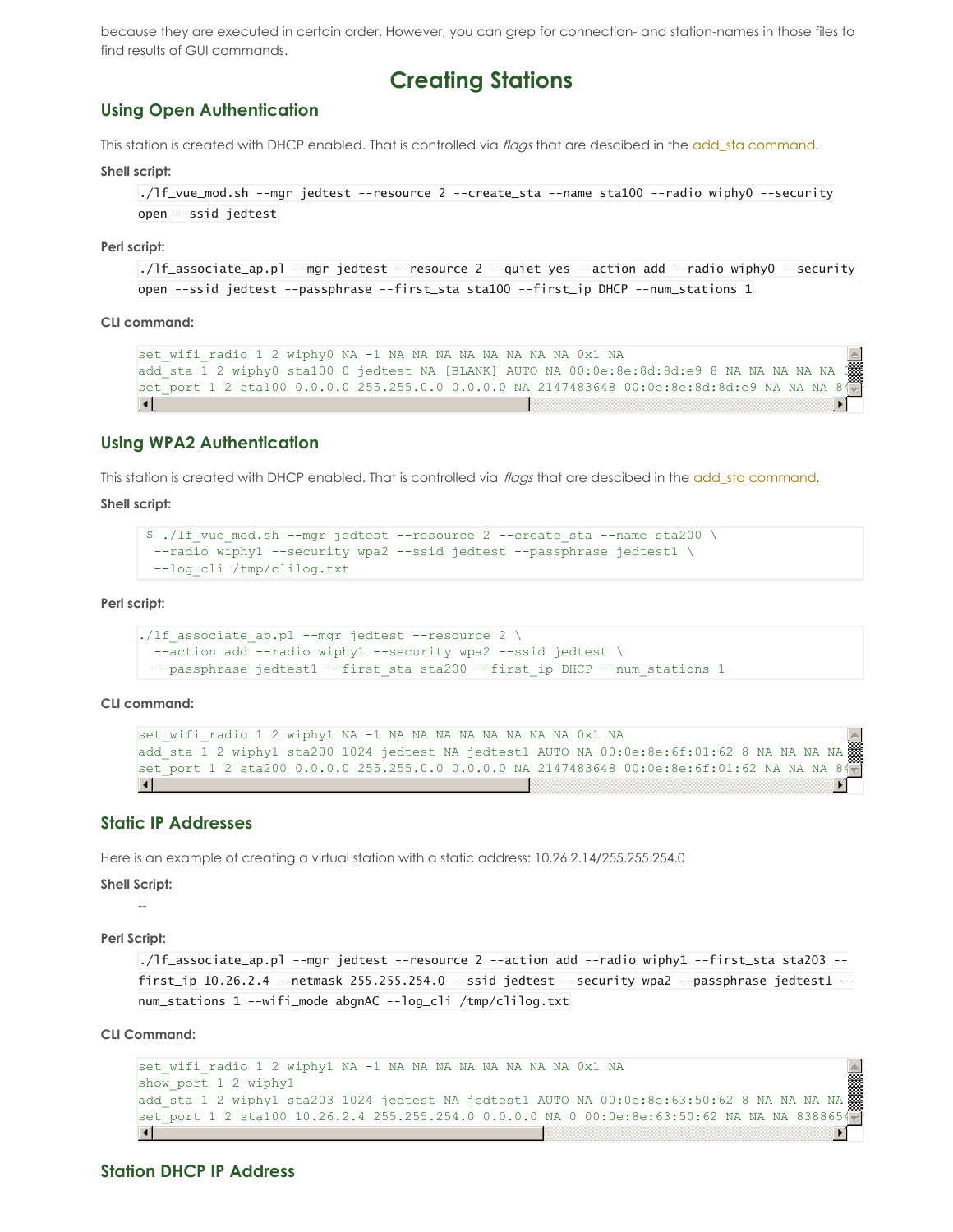For the station to gain a DHCP IP address, you have to *[admin-up](#page-0-0)* the station.

# **Creating a Station with a MAC Address Pattern**

The 1f\_associate\_ap script contains logic that parses a MAC address pattern and produces new MAC addresses. This is not a feature of the LANforge Manager. Your CLI calls to the LANforge manager will not parse the mask.

The pattern nomenclature of the LANforge GUI can also be used when specifying a MAC address for stations:

- **xx** keep parent radio octet
- **\*** randomize this octet
- **00 - ff** assign this value to the octet

### **Shell script:**

--

#### **Perl script:**

```
./lf_associate_ap.pl --mgr jedtest --resource 2 --action add --radio wiphy1 --first_sta sta205 --
first_ip 10.26.2.4 --netmask 255.255.254.0 --ssid jedtest --security wpa2 --passphrase jedtest1 --
num_stations 1 --mac-pattern '4e:xx:xx:xx:*:01' --log_cli /tmp/clilog.txt
```
### **CLI command:**

```
set wifi radio 1 2 wiphy1 NA -1 NA NA NA NA NA NA NA NA 0x1 NA
show_port 1 2 wiphy1
add sta 1 2 wiphy1 sta205 1024 jedtest NA jedtest1 AUTO NA 4e:0e:8e:43:f1:01 8 NA NA NA NA
set port 1 2 sta205 10.26.2.4 255.255.254.0 0.0.0.0 NA 0 4e:0e:8e:43:f1:01 NA NA NA 8388654
\vert \vert \vert\blacktriangleright
```
## **Admin Down**

### **Shell script:**

```
./lf_vue_mod.sh --mgr jedtest --resource 2 --down --name sta200 --log_cli /tmp/clilog.txt --quiet
1
```
**Perl script:**

```
./lf_portmod.pl --manager jedtest --card 2 --port_name sta200 --set_ifstate down
```
### **CLI command:**

set port 1 2 sta200 NA NA NA NA 1 NA NA NA NA 8388610

## **Admin Up**

## **Shell script:**

```
./lf_vue_mod.sh --mgr jedtest --resource 2 --up --name sta200 --log_cli /tmp/clilog.txt --quiet 1
```
**Perl script:**

```
./lf_portmod.pl --manager jedtest --card 2 --port_name sta200 --set_ifstate up
```
### **CLI command:**

set port 1 2 sta200 NA NA NA NA 0 NA NA NA NA 8388610

# **Delete Station**

## **Shell script:**

```
./lf_vue_mod.sh --mgr jedtest --resource 2 --delete_sta --name sta200 --log_cli /tmp/clilog.txt --
quiet 1
```
### **Perl script:**

./lf\_associate\_ap.pl --mgr jedtest --resource 2 --action del --port\_del sta200

#### **CLI command:**

rm\_vlan 1 2 sta100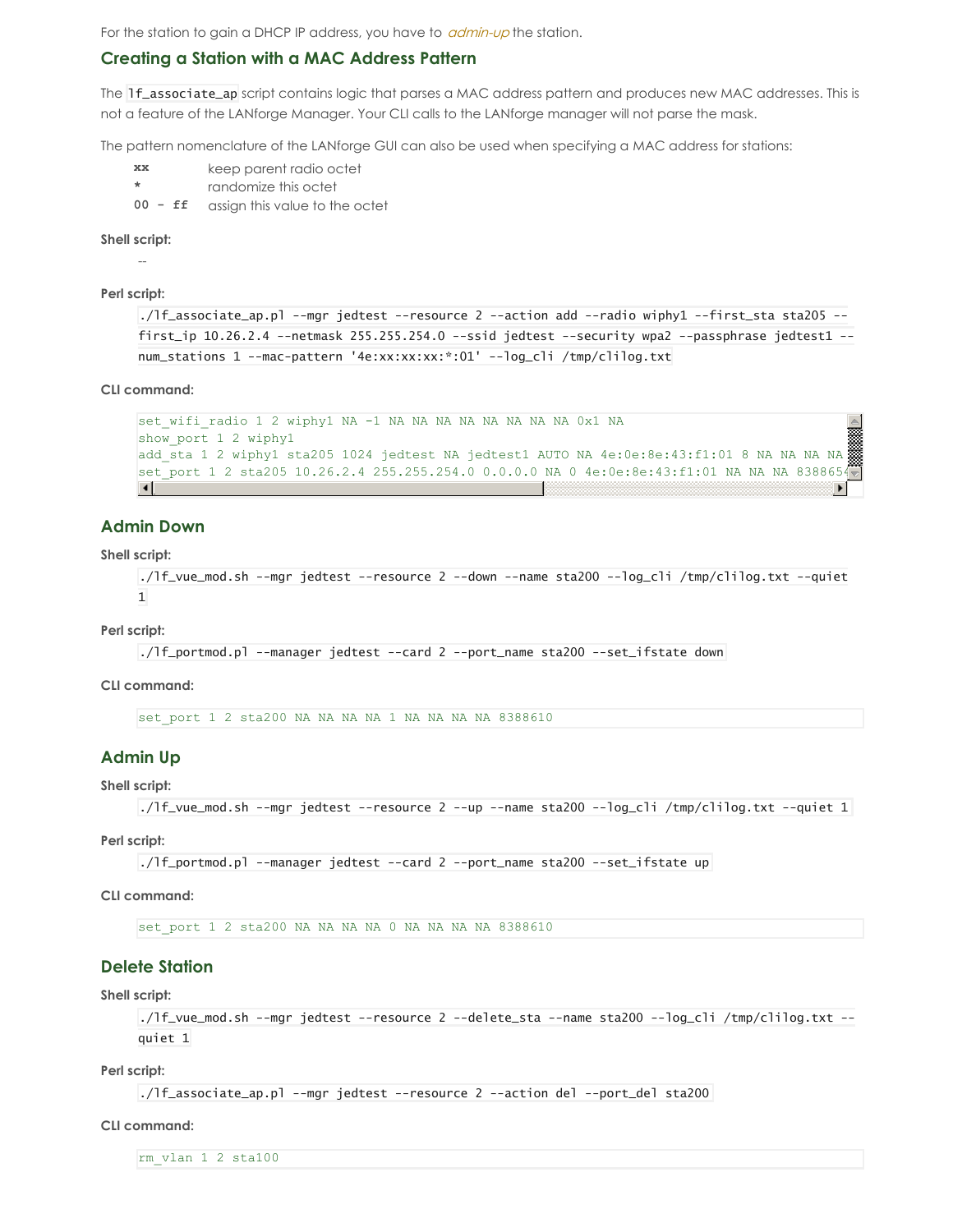# **Creating Connections and Running Traffic**

LANforge can create Layer-3 and Layer 4-7 connections using the 1f\_vue\_mod.sh script. When connections are created, they exist in a *stopped* state. Connections can then have their state changed to RUNNING to start traffic.

## **Starting and Stopping Traffic**

Layer-3 and Layer 4-7 connections both subject to the states STOPPED, RUNNING, and QUIECSE.

### **Shell script:**

```
./lf vue mod.sh --mgr jedtest --start cx --name tcp200 --log cli /tmp/clilog.txt --quiet 1
```
./lf vue mod.sh --mgr jedtest --stop cx --name tcp200 --log cli /tmp/clilog.txt --quiet 1

#### **Perl script:**

./lf firemod.pl --mgr jedtest --action do cmd --cmd "set cx state default tm tcp200 RUNNING"

./lf firemod.pl --mgr jedtest --action do cmd --cmd "set cx state default tm tcp200 STOPPED"

**CLI commands:**

set cx state default tm tcp200 RUNNING

set cx state default tm tcp200 STOPPED

## **Create a Layer 3 TCP Connection**

**Shell script:**

```
./lf_vue_mod.sh --mgr jedtest --resource 2 --create_cx --name tcp200 --tcp --sta sta200 --port
eth1 --bps 1000000 --log_cli /tmp/clilog.txt --quiet 1
```
**Perl script:**

```
./lf firemod.pl --mgr jedtest --resource 2 --action create endp --endp name tcp200-A --speed
./lf firemod.pl --mgr jedtest --resource 2 --action create endp --endp name tcp200-B --speed
./lf firemod.pl --mgr jedtest --resource 2 --action create cx --cx name tcp200 --cx endps
\blacksquare
```
**CLI commands:**

```
add endp tcp200-A 1 2 sta200 lf tcp -1 NA 1000000 1000000 NA -1 -1 increasing NO NA 0 0
set endp_report_timer_tcp200-A 5000
add endp tcp200-B 1 2 eth1 lf tcp -1 NA 1000000 1000000 NA -1 -1 increasing NO NA 0 0
set endp report timer tcp200-B 5000
add cx tcp200 default tm tcp200-A tcp200-B
set_cx_report_timer default tm tcp200 5000 NA
```
## **Create a Layer 3 UDP Connection**

**Shell script:**

./lf\_vue\_mod.sh --mgr jedtest --resource 2 --create\_cx --name upd200 --udp --sta sta200 --port eth1 --bps 2000000 --log\_cli /tmp/clilog.txt --quiet  $1$ 

**Perl script:**

```
./lf firemod.pl --mgr jedtest --resource 2 --log cli /tmp/clilog.txt --quiet 1 --action created
./lf firemod.pl --mgr jedtest --resource 2 --log cli /tmp/clilog.txt --quiet 1 --action cre
./lf firemod.pl --mgr jedtest --resource 2 --log_cli /tmp/clilog.txt --quiet 1 --action create
\lceilÞ.
```
**CLI commands:**

```
add endp udp200-A 1 2 sta200 lf udp -1 NA 2000000 2000000 NA -1 -1 increasing NO NA 0 0
set endp report timer udp200-A 5000
add endp udp200-B 1 2 eth1 lf udp -1 NA 2000000 2000000 NA -1 -1 increasing NO NA 0 0
set endp_report_timer_udp200-B 5000
add cx udp200 default tm udp200-A udp200-B
set cx report timer default tm udp200 5000 NA
```